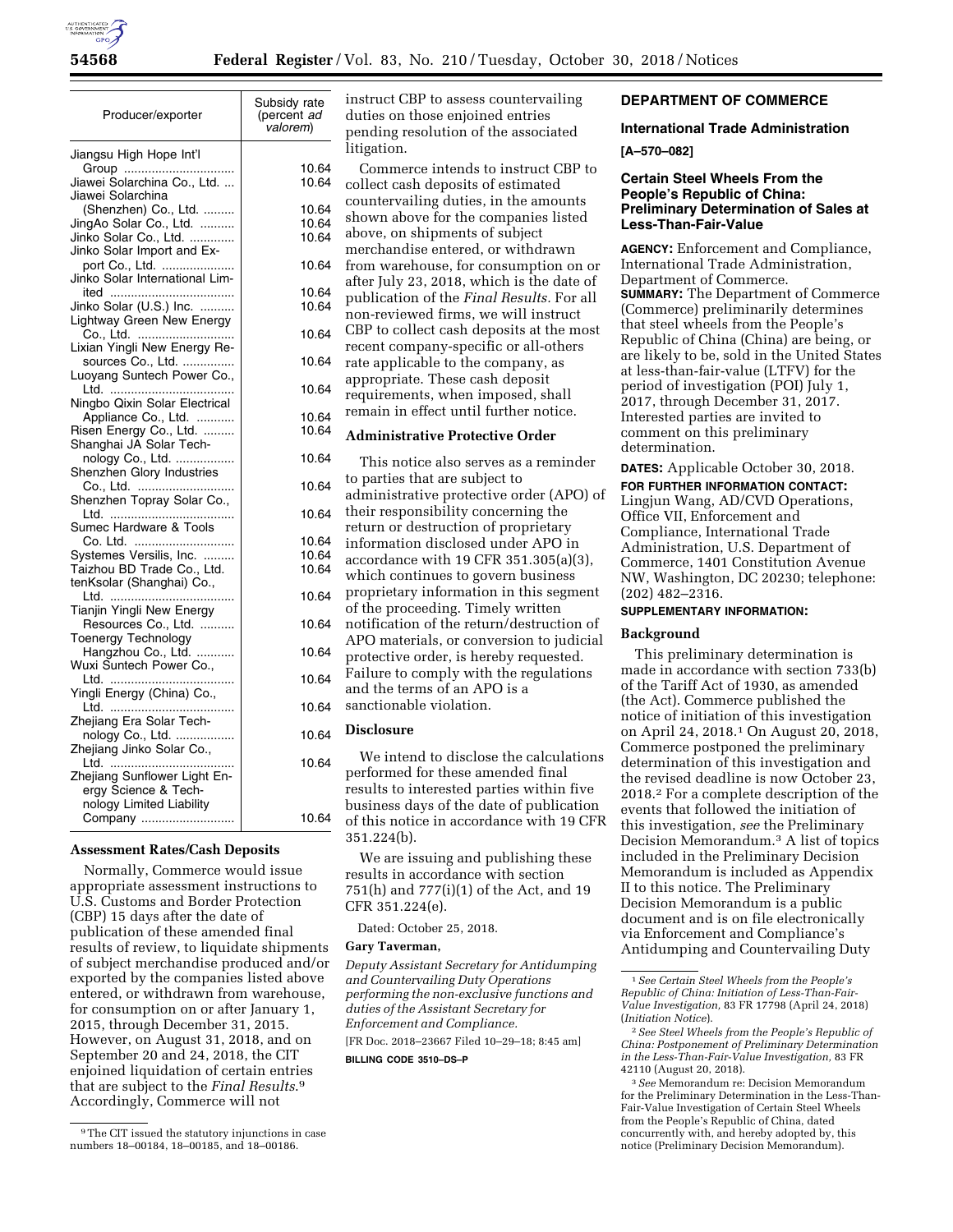Centralized Electronic Service System (ACCESS). ACCESS is available to registered users at *[https://](https://access.trade.gov) [access.trade.gov,](https://access.trade.gov)* and it is available to all parties in the Central Records Unit, room B8024 of the main building of Commerce. In addition, a complete version of the Preliminary Decision Memorandum can be accessed directly at *[http://enforcement.trade.gov/frn/.](http://enforcement.trade.gov/frn/)*  The signed and the electronic versions of the Preliminary Decision Memorandum are identical in content.

### **Scope of the Investigation**

The products covered by this investigation are steel wheels from China. For a complete description of the scope of this investigation, *see*  Appendix I.

#### **Scope Comments**

In accordance with the preamble to Commerce's regulations,4 the *Initiation*  *Notice* set aside a period of time for parties to raise issues regarding product coverage (*i.e.,* scope).5 No interested party commented on the scope of the investigation as it appeared in the *Initiation Notice.* Commerce is not modifying the scope language as it appeared in the *Initiation Notice. See*  the scope in Appendix I.

# **Methodology**

Commerce is conducting this investigation in accordance with section 731 of the Act. Pursuant to section 776(a) and (b) of the Act, we have preliminarily relied upon facts otherwise available, with adverse inferences, for the China-wide entity because it did not respond to our requests for information. Specifically, two mandatory respondents withdrew their participation, and no other companies have demonstrated their

eligibility for a separate rate; thus, all companies are preliminarily found to be part of the China-wide entity. Furthermore, we find that the Chinawide entity's lack of participation, including the failure of certain parts of the China-wide entity to respond to Commerce's questionnaires, constitute circumstances under which it is reasonable to conclude that the Chinawide entity as a whole failed to cooperate to the best of its ability to comply with Commerce's requests for information. For a full description of the methodology underlying Commerce's preliminary determination, *see* the Preliminary Decision Memorandum.

## **Preliminary Determination**

Commerce preliminarily determines that the following estimated weightedaverage dumping margins exist:

| Producer | Exporter | Estimated<br>weighted-<br>average<br>dumping<br>margin<br>(percent) |
|----------|----------|---------------------------------------------------------------------|
|          |          | 231.70                                                              |

### **Suspension of Liquidation**

In accordance with section  $733(d)(2)$ of the Act, Commerce will direct U.S. Customs and Border Protection (CBP) to suspend liquidation of subject merchandise as described in the scope of the investigation section entered, or withdrawn from warehouse, for consumption on or after the date of publication of this notice in the **Federal Register**, as discussed below. Further, pursuant to section 733(d)(1)(B) of the Act and 19 CFR 351.205(d), Commerce will instruct CBP to require a cash deposit equal to the amount by which normal value exceeds U.S. price, adjusted, as appropriate, for export subsidies, as indicated in the chart above.

To determine the cash deposit rate, Commerce normally adjusts the estimated weighted-average dumping margin by the amount of domestic subsidy pass-through and export subsidies determined in a companion CVD proceeding when CVD provisional measures are in effect. Accordingly, where Commerce has made a preliminary affirmative determination for domestic subsidy pass-through or export subsidies, Commerce has offset the calculated estimated weighted-

average dumping margin by the appropriate rate(s). As discussed in the Preliminary Decision Memorandum, we have made no adjustment for domestic subsidy pass-through. As further explained in the Preliminary Decision Memorandum, as an extension of our AFA finding for the China-wide entity, the appropriate export subsidy adjustment is the lowest amount of export subsidies found for any respondent in the companion CVD investigation, which is zero.

These suspension of liquidation instructions will remain in effect until further notice.

### **Disclosure**

Normally, Commerce discloses to interested parties the calculations performed in connection with a preliminary determination within five days of its public announcement or, if there is no public announcement, within five days of the date of publication of this notice in accordance with 19 CFR 351.224(b). However, because Commerce preliminarily applied total AFA to companies in this investigation in accordance with section 776 of the Act, and the applied AFA rate is based solely on the petition, there are no calculations to disclose.

### **Verification**

Because the mandatory respondents withdrew their participation, Commerce preliminarily determines each of the mandatory respondents to have been uncooperative, and verification of Sunrise and Jingu will not be conducted.

## **Public Comment**

Case briefs or other written comments may be submitted to the Assistant Secretary for Enforcement and Compliance no later than 45 days after the date of publication of the preliminary determination, unless the Secretary alters the time limit. Rebuttal briefs, limited to issues raised in case briefs, may be submitted no later than five days after the deadline date for case briefs.6 Pursuant to 19 CFR 351.309(c)(2) and (d)(2), parties who submit case briefs or rebuttal briefs in this investigation are encouraged to submit with each argument: (1) A statement of the issue; (2) a brief summary of the argument; and (3) a table of authorities.

<sup>4</sup>*See Antidumping Duties; Countervailing Duties, Final Rule,* 62 FR 27296, 27323 (May 19, 1997).

<sup>5</sup>*See Initiation Notic*e. 6*See* 19 CFR 351.309; *see also* 19 CFR 351.303 (for general filing requirements).